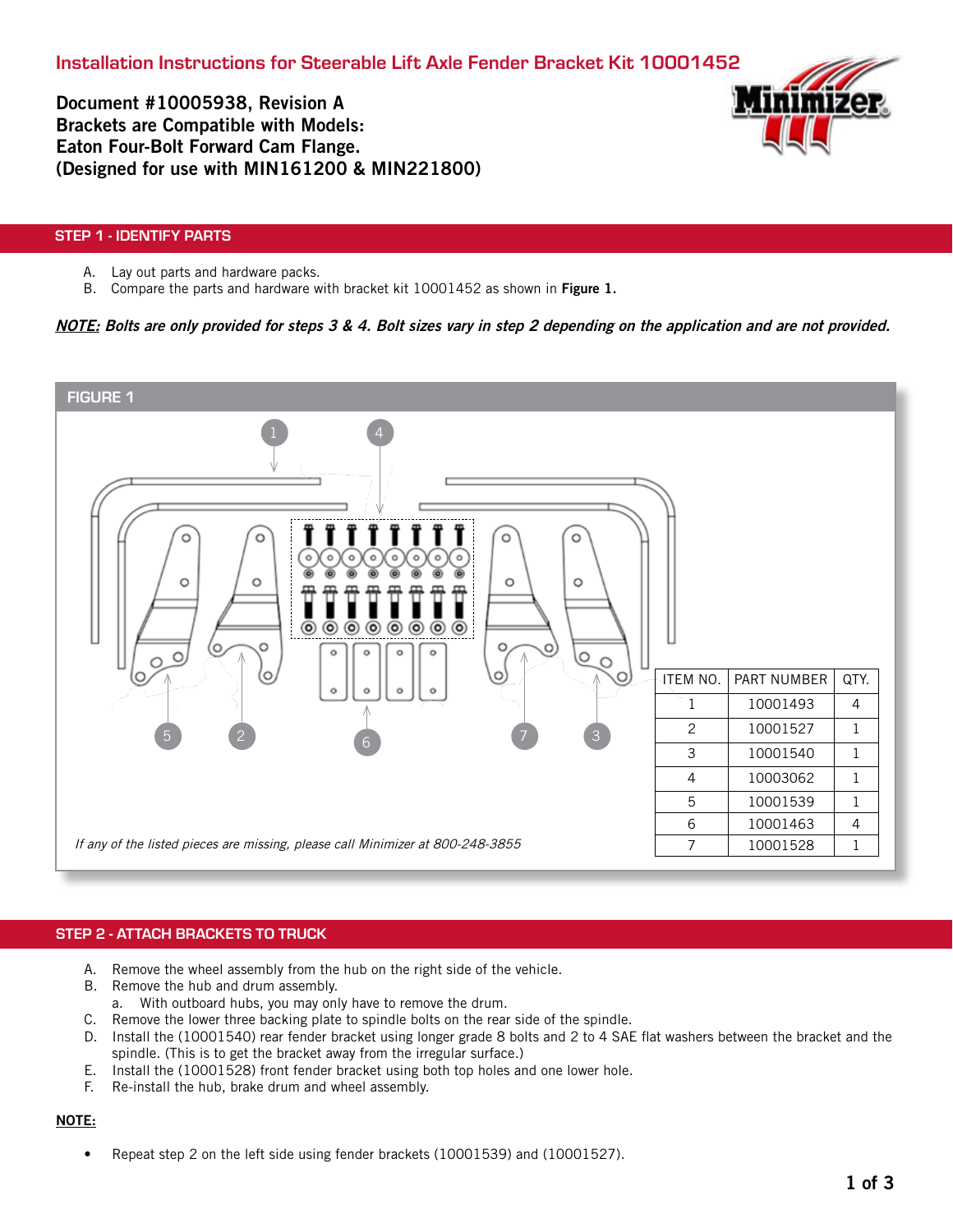## STEP 3 - POSITION BRACKETS AND FENDERS

- A. Place the Minimizer fender over the tire using shims for clearance. (See Figure 2)
	- a. Place a 1-1/2" block on top of the tire to establish a clearance between the tire and fender. (See Figure 3)
- B. Cut the four (10001493) aluminum arms to length depending on the application.
- C. Clamp the (10001493) aluminum arms parallel to the top edge of the steel fender brackets with vice grip clamps so the inside of the aluminum arm is 1-1/2" clear of the tire. (See Figure 4)
	- a. The aluminum arms may need to be adjusted inward or outward, so they make even contact with the fender.
	- b. If necessary, trim any excess material from aluminum arms that may extend past the bend in the mounting plate. (See Figure 5)





- D. Use the holes in the steel bracket attached to the axle as a template to locate and mark the mounting holes in the aluminum arms. (See Figure 6)
- E. Drill two 9/16" holes in each aluminum arm in the locations that were marked in the previous step.
- F. Bolt the aluminum arms to the steel fender brackets using the 1/2" x 2" flange head bolts and the 1/2" top lock flange nuts.
	- (See Figure 7)
	- a. Recommended torque is 75-83 ft.-lbs.